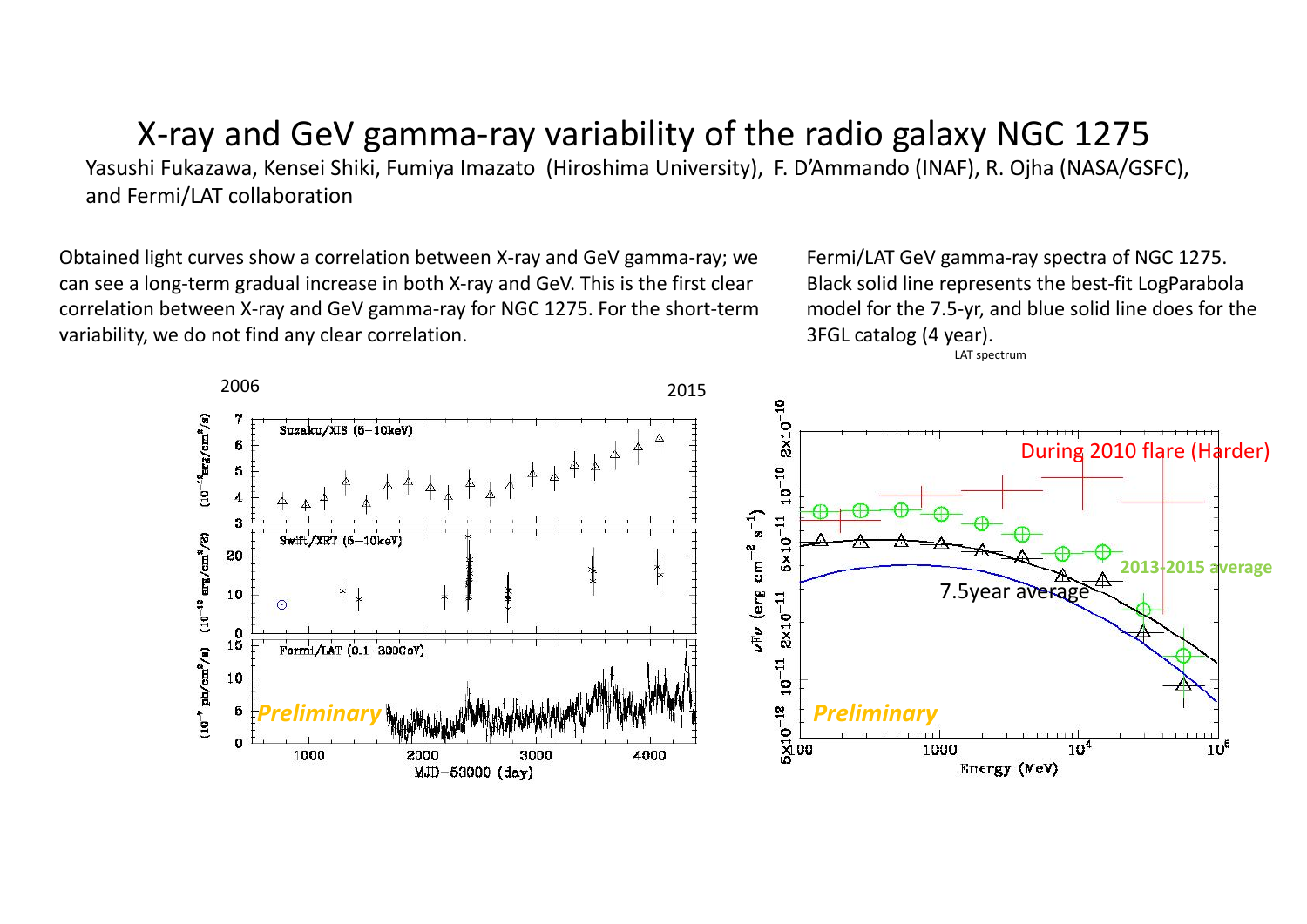## 1. Introduction

#### **Radio Galaxies**

Fermi-LAT detected 11 radio galaxies during the 1<sup>st</sup> year (Abdo+10, ApJ 720, 912). (21 in 3rd LAT catalog, Acero+15, ApJS 218, 23) Radio galaxies are interesting and important for studying jet strucutres; Beaming is not so strong as typical blazars

Emission from various sites can be observed; e.g. spine‐sheath. However, inner jet emission has been detected mainly in the radio and GeV gamma‐ray band for most objects, due to bright stellar and accretion disk components in the optical and X‐ray band; SED of jet emission is unclear.

**In the paper, we report X‐ray and gamma‐ray studies of the GeV brightest radio galaxy NGC 1275, in order to disentangle the disk/corona and jet emission in the X‐ray band.**

2. Suzaku/XIS data analysis



Multiwavelength image of NGC1275 (X‐ray: NASA/CXC/IoA/A.Fabian et al.; Radio: NRAO/VLA/G. Taylor; Optical: NASA, ESA, the Hubble Heritage (STScI/AURA)‐ESA/Hubble Collaboration, and A. Fabian (Institute of Astronomy, University of Cambridge, UK))

☆ FR I radio galaxy NGC 1275 GeV gamma‐ray brightest radio galaxy BH mass: 3.4  $\times$  10 $^{8}$  M $_{\circ}$  (Wilman+05) Redshift: 0.01756 (Strauss+92)

- broad Hα (~2750 km/s FWHM; Ho+97)
- AGN jet‐induced hot gas bubble in the Perseus cluster (Fabian+06)
- Seyfert‐like optical/X‐ray spectra
- GeV gamma‐ray is significantly variable
- TeV gamma‐ray has been detected several times

We analyzed all the archival X‐ray data of Suzaku/XIS and Swift/XRT (2006‐2015) to derive an X‐ray light curve, and the Fermi/LAT GeV gamma‐ray data (2008‐ 2015) to study <sup>a</sup> correlation between X‐ray and gamma‐ray.

# 3. Swift/XRT data analysis



Suzaku observed NGC 1275 every half year for calibration. We analyzed all the archival XIS data in 2006‐2015. As shown in the above images, X‐ray emission mainly comes from extended intracluster medium (ICM) of the Perseus cluster. However, <sup>a</sup> point‐like source was detected at the position of NGC 1275, and it can be seen that the point source is clear in the hard X-ray band. We performed imaging analyses in the same way as described in Yamazaki et al. (2013, PASJ 65, 30), as shown in the above. From the ratio of radial count rate profile between several energy bands, we obtained <sup>a</sup> spectrum of NGC 1275. The spectra are explained by <sup>a</sup> power‐law with <sup>a</sup> photon index of 1.6‐1.8. We estimated the X‐ray flux from the obtained 18 spectra.

Yamasaki et al. (2013) reported no significant X‐ray variability in 2006‐2011. However, as shown in the below panels, we can see <sup>a</sup> gradual X‐ray flux increase since 2013, and this trend is similar to the Gev gamma‐ray flux increase.





We analyzed 25 observations in the PC mode. Some series of observations were followed by GeV gamma‐ray flares. We extracted spectra within 7‐24 arcsec from NGC 1275, to avoid the central pile‐up region. Background spectra are taken from 60‐61 arcsec from NGC 1275; note that ICM emission is also subtracted by these spectra. We fitted these spectra with <sup>a</sup> simple powerlaw with the Galactic absorption. As shown in the left panel, the power‐law photon index is 1.4‐2.0, with no clear correlation between flux and photon index.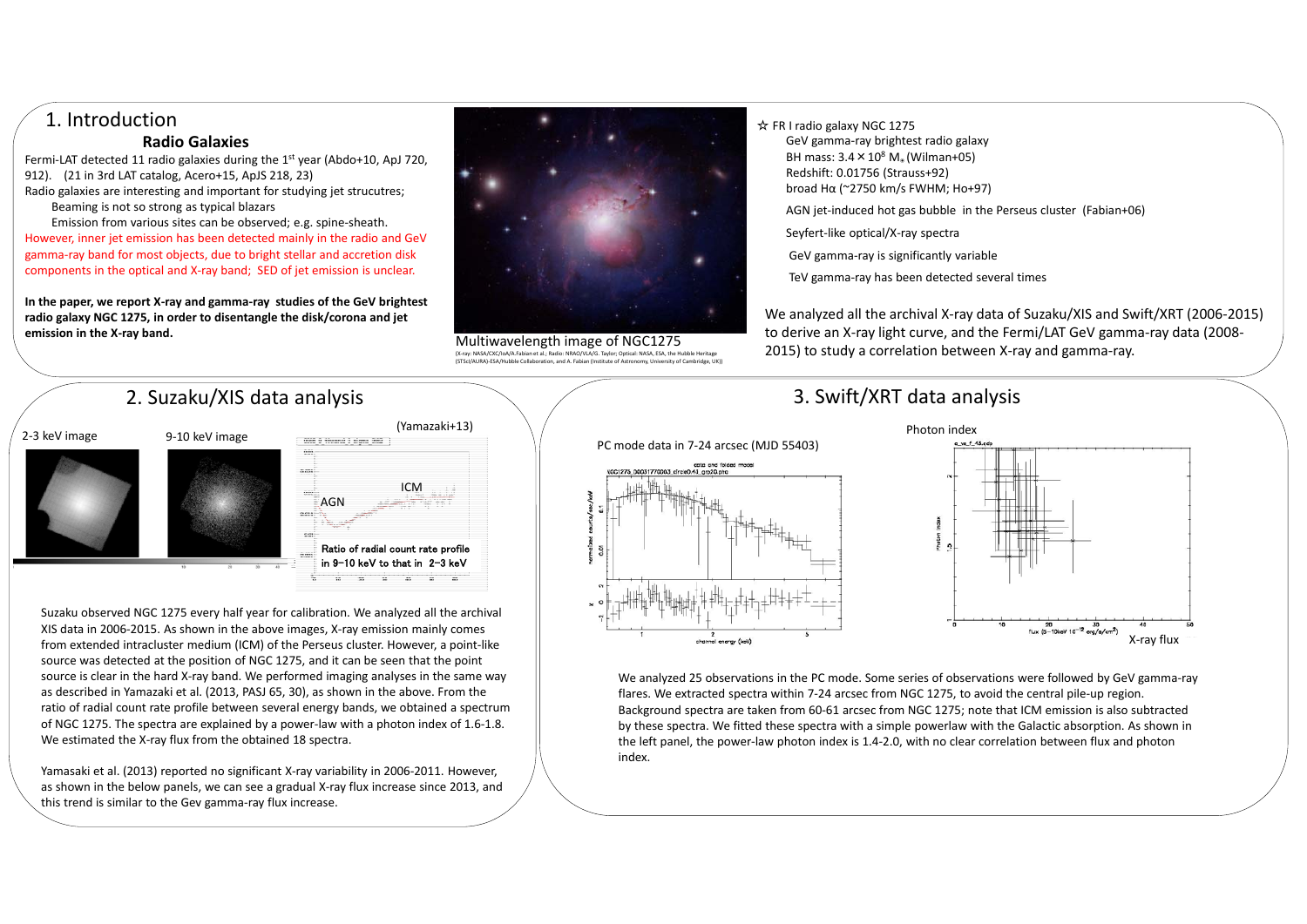

4. Fermi/LAT data analysis

During 2010 flare (Harder) PASS‐8 data (P8R2) (Atwood+13, ApJ 697, 1071)  $\hskip1cm \Big\backslash$ From Aug. 4, 2008 to Jan. 7<sup>th</sup>, 2016 Source class events (event type 3, event class 128) Selected with <sup>a</sup> zenith angle cut of <90deg Time region : (DATA\_QUAL>0)&&(LAT\_CONFIG==1) Science Tools v10r0p5 with IRF P8R2\_SOURCE\_V6 ROI: 22.5 radius Background point soruces: from LAT 3rd catalog (Acero+15) Galactic diffuse: gll\_iem\_v06.fits (Acero+16, ApJS 223, 26)

> Instrumental residual background: iso\_P8R2\_SOURCE\_V6\_v06.txt

We performed likelihood analysis. We derived the GeV gamma‐ray light curve by binning the LAT data into 4‐day bins and performing the gtlike analysis for each time bin. The power‐law model is assumed for NGC 1275 emission. As a result, we obtained the GeV gamma‐ray light curve as shown below. Next we derived the model‐independent GeV gamma‐ray spectrum by performing the likelihood analysis for 6 energy bands which are logarithmically spaced in 0.1‐‐300 GeV. The derived spectra are shown in the above panels for three periods. The 7.5‐yr spectrum has <sup>a</sup> higher flux than that in the 3FGL catalogue. The spectra of the 7.5‐yr and high‐flux periods have <sup>a</sup> similar shape with <sup>a</sup> curvature, peaking around 1 GeV and steepening toward the higher energy as reported by Aleksic+14 (ApJ A&A 564, A5). On the other hand, the spectrum during the 2010 flare is certainly harder and brighter than those of other periods.



Obtained light curves show <sup>a</sup> correlation between X‐ray and GeV gamma‐ ray; we can see <sup>a</sup> long‐term gradual increase in both X‐ray and GeV. This is the first clear correlation between X‐ray and GeV gamma‐ray for NGC 1275. For the short-term variability, we do not find any clear correlation.